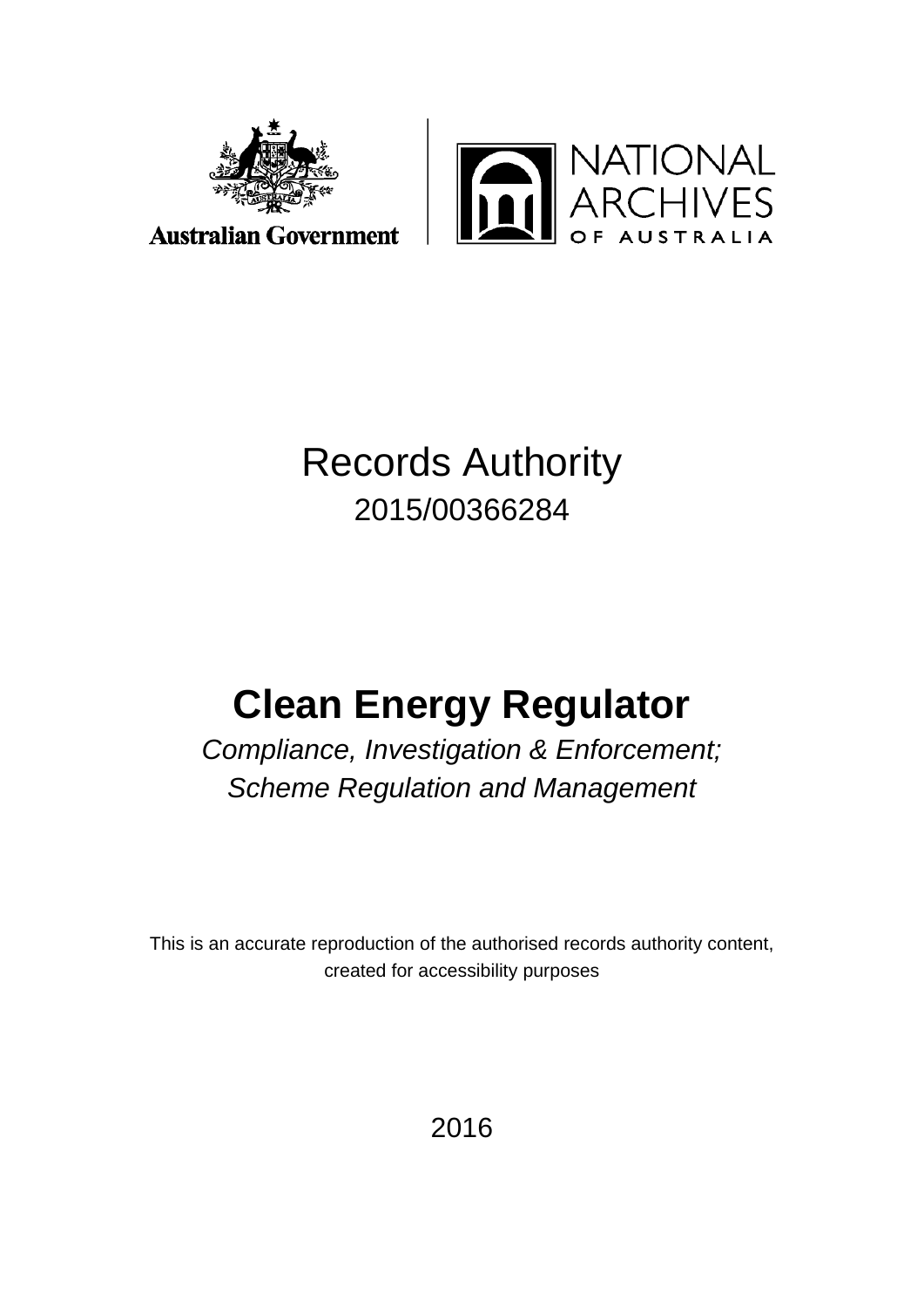

© Commonwealth of Australia (National Archives of Australia) 2016

#### **Copyright**

This product, excluding the National Archives of Australia logo, Commonwealth Coat of Arms or registered trademark, has been licensed under a Creative Commons Attribution-Non-Commercial (CC-BY-NC) Version 4.0 International Licence. You may share, copy, redistribute, remix, transform and build upon this work for non-commercial purposes only. However, you must attribute the National Archives of Australia as the copyright holder of the original work, include the attribution as set out below and indicate if changes were made. The full terms and conditions of this licence are available at [www.creativecommons.org.](http://www.creativecommons.org/) 

#### **Attribution**

This Records Authority is licenced by the Commonwealth of Australia (National Archives of Australia) under a Creative Commons Attribution-Non-Commercial (CC-BY-NC) Version 4.0 International Licence. The original version can be foun[d on our website.](http://www.naa.gov.au/)

#### **Accessibility**

This is an accurate reproduction of the authorised records authority content, created for accessibility purposes.

#### **Contact us**

Enquiries relating to copyright or accessibility should be emailed to [recordkeeping@naa.gov.au.](mailto:recordkeeping@naa.gov.au)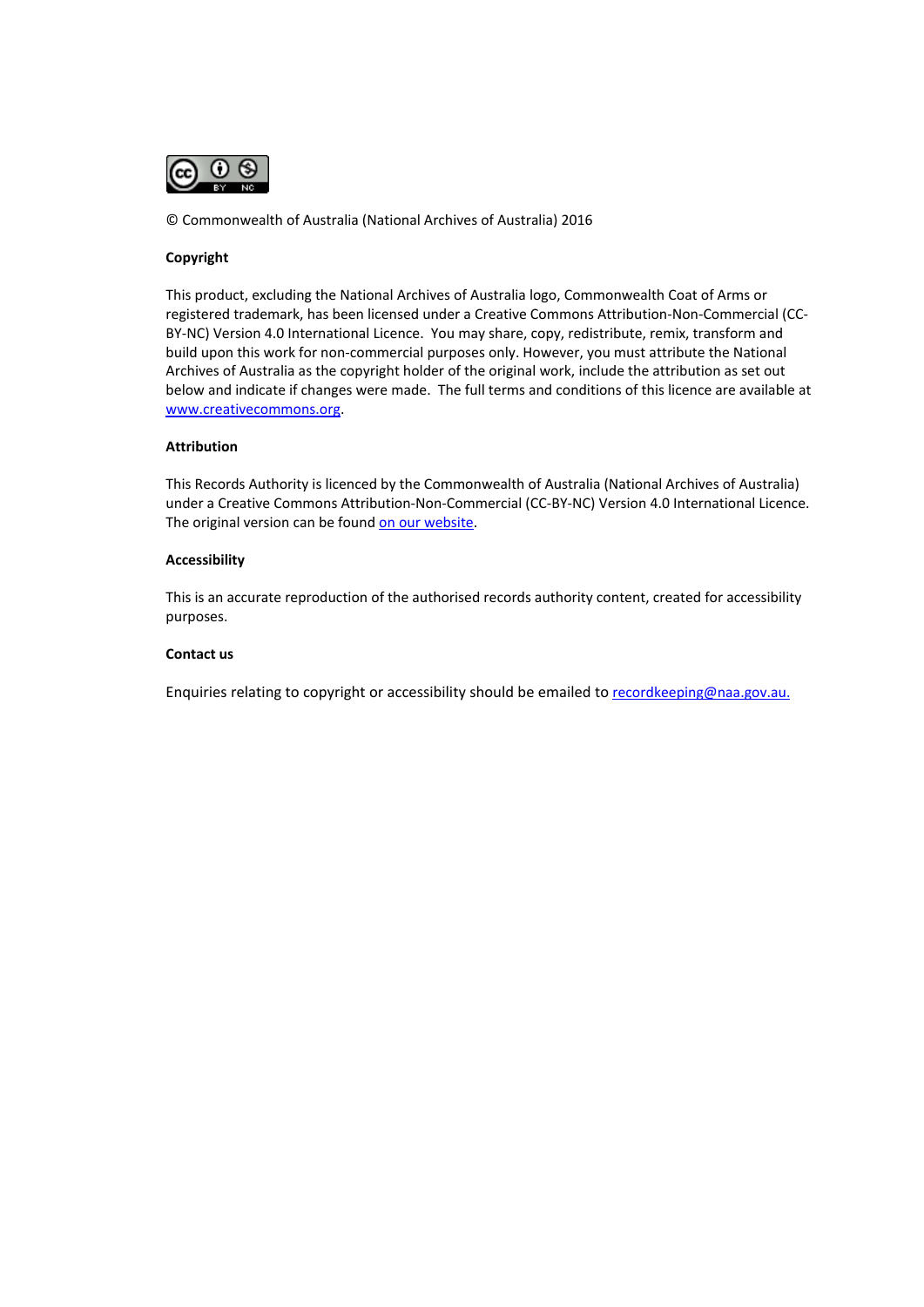### <span id="page-2-0"></span>**CONTENTS**

| COMPLIANCE, INVESTIGATION & ENFORCEMENT MARKET AND RESERVE THE RESERVE TO A LIMIT OF THE RESERVE THE RESERVE T |   |
|----------------------------------------------------------------------------------------------------------------|---|
| SCHEME REGULATION AND MANAGEMENT ______________________________                                                | 9 |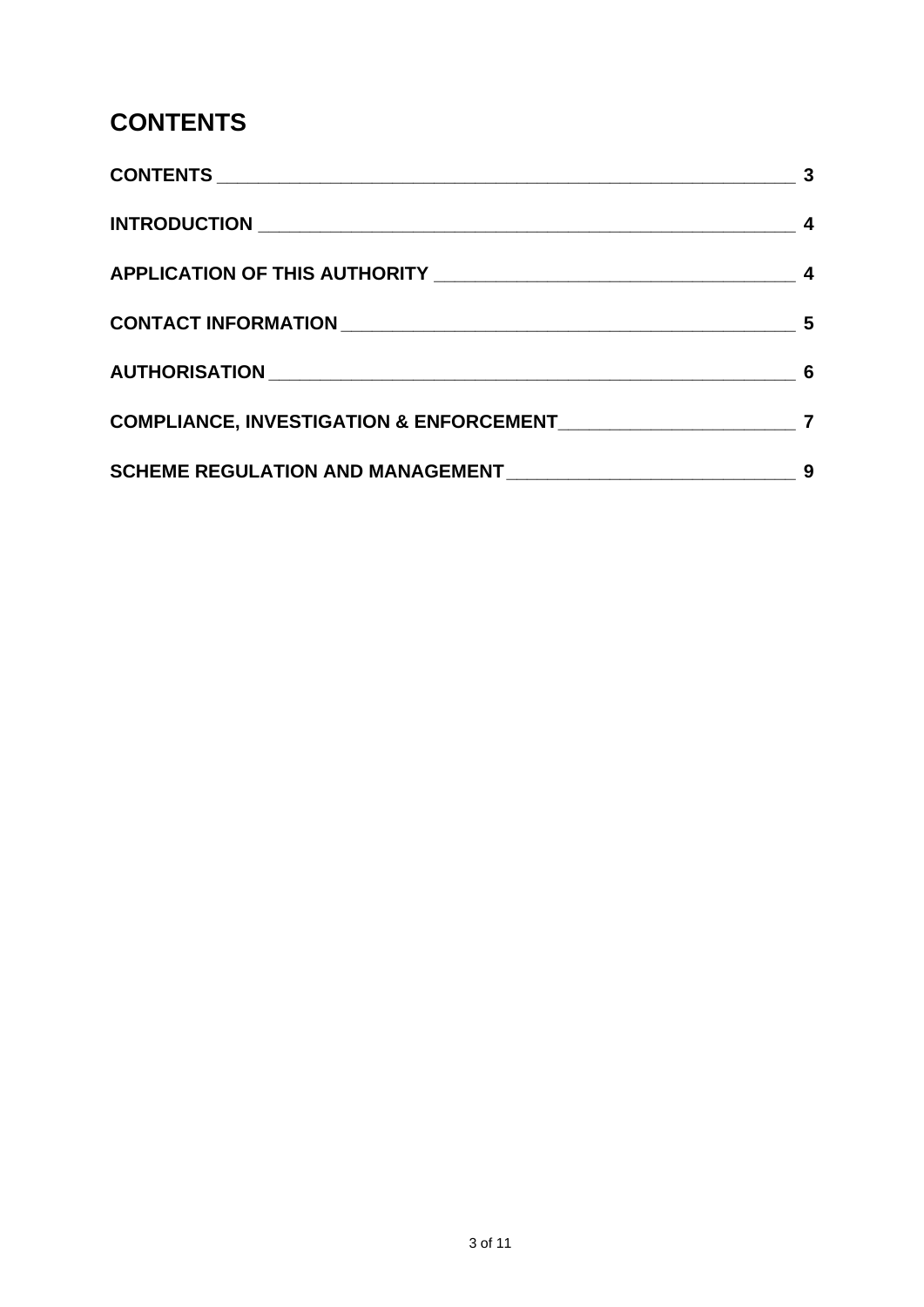### <span id="page-3-0"></span>**INTRODUCTION**

The Clean Energy Regulator and the National Archives of Australia have developed this records authority to set out the requirements for keeping or destroying records for the core businesses of Compliance, Investigation & Enforcement; and Scheme Regulation and Management. It represents a significant commitment on behalf of the Clean Energy Regulator to understand, create and manage the records of its activities.

This records authority is based on the identification and analysis of the business of the Clean Energy Regulator. It takes into account the agency's legal and organisational records management requirements, and the interests of stakeholders, the agency and the National Archives.

The records authority sets out those records that need to be retained as national archives and specifies the minimum length of time that temporary records need to be kept. This records authority gives the Clean Energy Regulator permission under the *Archives Act 1983*, for the destruction of the temporary records described after the minimum retention period has expired. Retention periods for these temporary records are based on: an assessment of business needs; broader organisational accountability requirements; and community expectations, and are approved by the National Archives on the basis of information provided by the agency.

As changes in circumstances may affect future records management requirements, the periodic review of this records authority is recommended. All amendments must be approved by the National Archives.

### <span id="page-3-1"></span>**APPLICATION OF THIS AUTHORITY**

- 1. This records authority supersedes class 61455 in the core business of Climate Change Regulatory Administration in Records Authority 2013/00292349. The superseded class cannot be used after the date of issue of this records authority.
- 2. This records authority is to be used to determine how long records must be kept. Records are matched to the relevant core business and records class in the authority.
	- Where the minimum retention period has expired and the records are not needed for agency business they should be destroyed as authorised in this Authority.
	- Records that have not reached the minimum retention period must be kept until they do.
	- Records that are identified as 'retain as national archives' are to be transferred to the National Archives for preservation.
- 3. This records authority should be used in conjunction with general records authorities such as:
	- AFDA Express which covers administrative business processes and records common to many Australian Government agencies;
	- Governing Bodies General Records Authority 27;
	- General Records Authority 31 for source or original records after digitisation, conversion or migration.
- 4. The normal administrative practice (NAP) provision of the *Archives Act 1983* gives agencies permission to destroy certain records without formal authorisation. This usually occurs where records are duplicated, facilitative or for short-term use only. NAP does not replace arrangements agreed to in this records authority but can be used as a tool to assist in identifying records for destruction together with an agency's records authority or authorities, and with AFDA and AFDA Express. The National Archives recommends that agencies develop and implement a Normal Administrative Practice policy. Advice and guidance on destroying records as a normal administrative practice and on how to develop an agency NAP policy is available from the National Archives' website at [www.naa.gov.au.](http://www.naa.gov.au/)
- 5. Records that are reasonably likely to be needed as evidence in a current or future judicial proceeding or are subject to a request for access under the *Archives Act 1983,* the *Freedom of Information Act 1982* or any other relevant Act must not be destroyed until the action has been completed.
- 6. Records subject to a disposal freeze must not be destroyed until the freeze has been lifted. Further information about disposal freezes and whether they affect the application of this records authority is available from the National Archives website at [www.naa.gov.au.](http://www.naa.gov.au/)
- 7. Where the method of recording information changes (for example from a manual system to an electronic system, or when information is migrated from one system to a new system) this records authority can still be applied, providing the records document the same core business. The information must be accessible for the period of time prescribed in this records authority. The agency will need to maintain continuing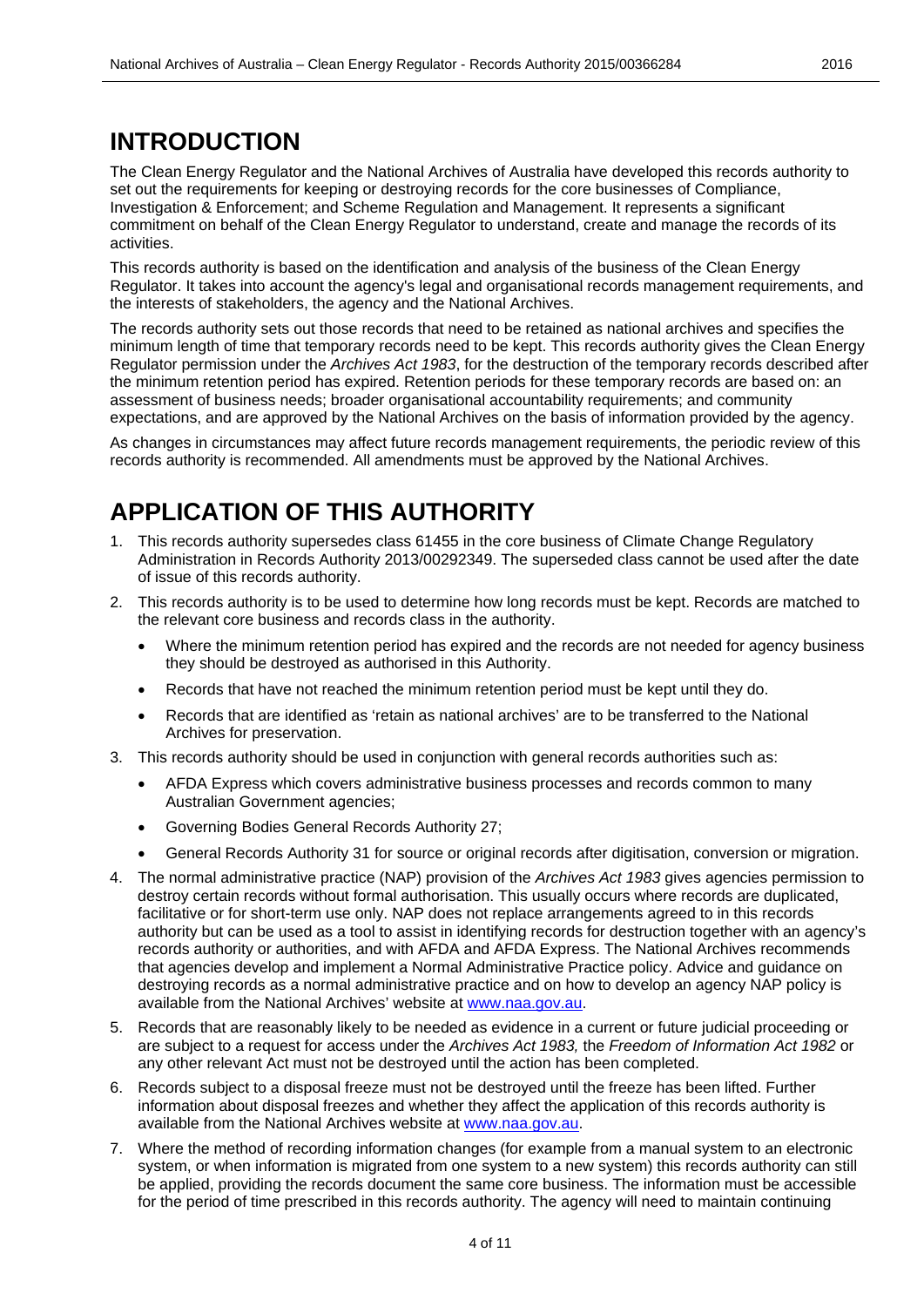access to the information, including digital information, for the periods prescribed in this records authority or until the information is transferred into the custody of the National Archives.

- 8. In general, retention requirements indicate a minimum period for retention. The Clean Energy Regulator may extend minimum retention periods if it considers that there is an administrative need to do so, without further reference to the National Archives. Where the Clean Energy Regulator believes that its accountability will be substantially compromised because a retention period or periods are not adequate, it should contact the National Archives for review of the retention period.
- 9. Records coming within 'retain as national archives' classes in this records authority have been determined to be part of the archival resources of the Commonwealth under Section 3C of the *Archives Act 1983*. The determination of Commonwealth records as archival resources of the Commonwealth obliges agencies to transfer the records to the National Archives when they cease to be current and, in any event, within 15 years of the records coming into existence, under Section 27 of the *Archives Act 1983*.
- 10. Records in the care of agencies should be appropriately stored, managed and preserved. Agencies need to meet this obligation to ensure that the records remain authentic and accessible over time. Under Section 31 of the *Archives Act 1983*, access arrangements are required for records that become available for public access including those records that remain in agency custody.
- 11. Appropriate arrangements should be made with the National Archives when records are to be transferred into custody. The National Archives accepts for transfer only those records designated as national archives.
- 12. Advice on how to use this records authority is available from the Clean Energy Regulator's records manager. If there are problems with the application of the records authority that cannot be resolved, please contact the National Archives.

### <span id="page-4-0"></span>**CONTACT INFORMATION**

For assistance with this authority or for advice on other records management matters, please contact the National Archives' Agency Service Centre.

Queen Victoria Terrace Tel: (02) 6212 3610 Parkes ACT 2600 Fax: (02) 6212 3989 PO Box 7425 **Email:** [recordkeeping@naa.gov.au](mailto:recordkeeping@naa.gov.au) Canberra Business Centre ACT 2610 Website: [www.naa.gov.au](http://www.naa.gov.au/)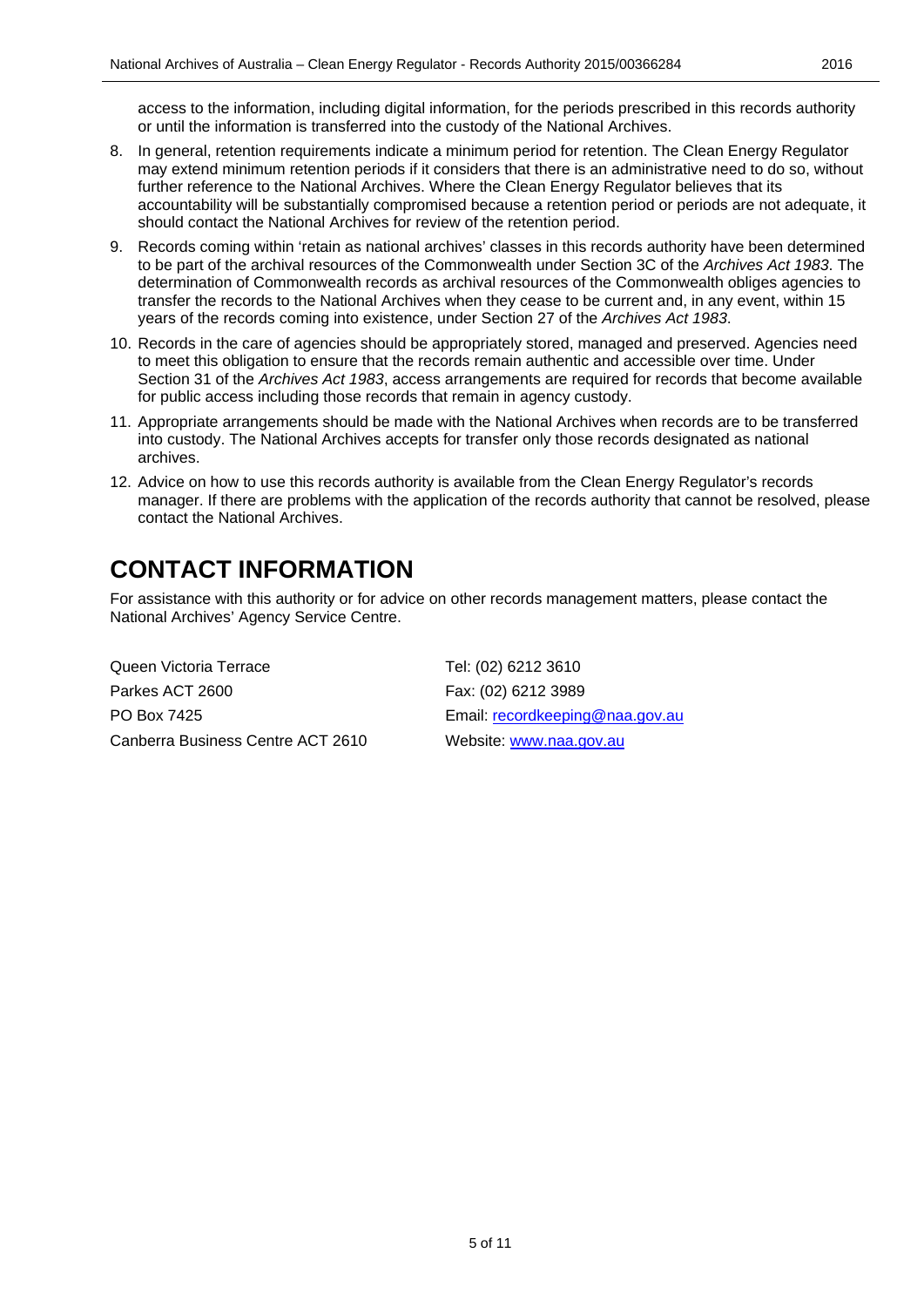### <span id="page-5-0"></span>**AUTHORISATION**

#### **RECORDS AUTHORITY 2015/00366284**

| Person to whom notice of<br>authorisation is given: | Ms Chloe Munro<br><b>Chief Executive Officer</b><br><b>Clean Energy Regulator</b><br>5 Farrell Place<br>Canberra ACT 2601 |
|-----------------------------------------------------|---------------------------------------------------------------------------------------------------------------------------|
|                                                     |                                                                                                                           |

| <b>Purpose:</b>     | Authorises arrangements for the disposal of records in accordance with<br>Section 24(2)(b) of the Archives Act 1983.                                                                            |
|---------------------|-------------------------------------------------------------------------------------------------------------------------------------------------------------------------------------------------|
|                     | Determines records classed as 'retain as national archives' in this<br>Records Authority to be part of the archival resources of the<br>Commonwealth under Section 3C of the Archives Act 1983. |
| <b>Application:</b> | All core business records relating to Compliance, Investigation &<br>Enforcement; and Scheme Regulation and Management.                                                                         |
|                     |                                                                                                                                                                                                 |

This authority gives permission for the destruction, retention or transfer to the National Archives of Australia of the records described. This authority will apply only with the consent of the agency currently responsible for the business documented in the records described.

#### **Authorised by Date of issue:**

Christine Johnston **5 February 2016** Assistant Director-General A/g National Archives of Australia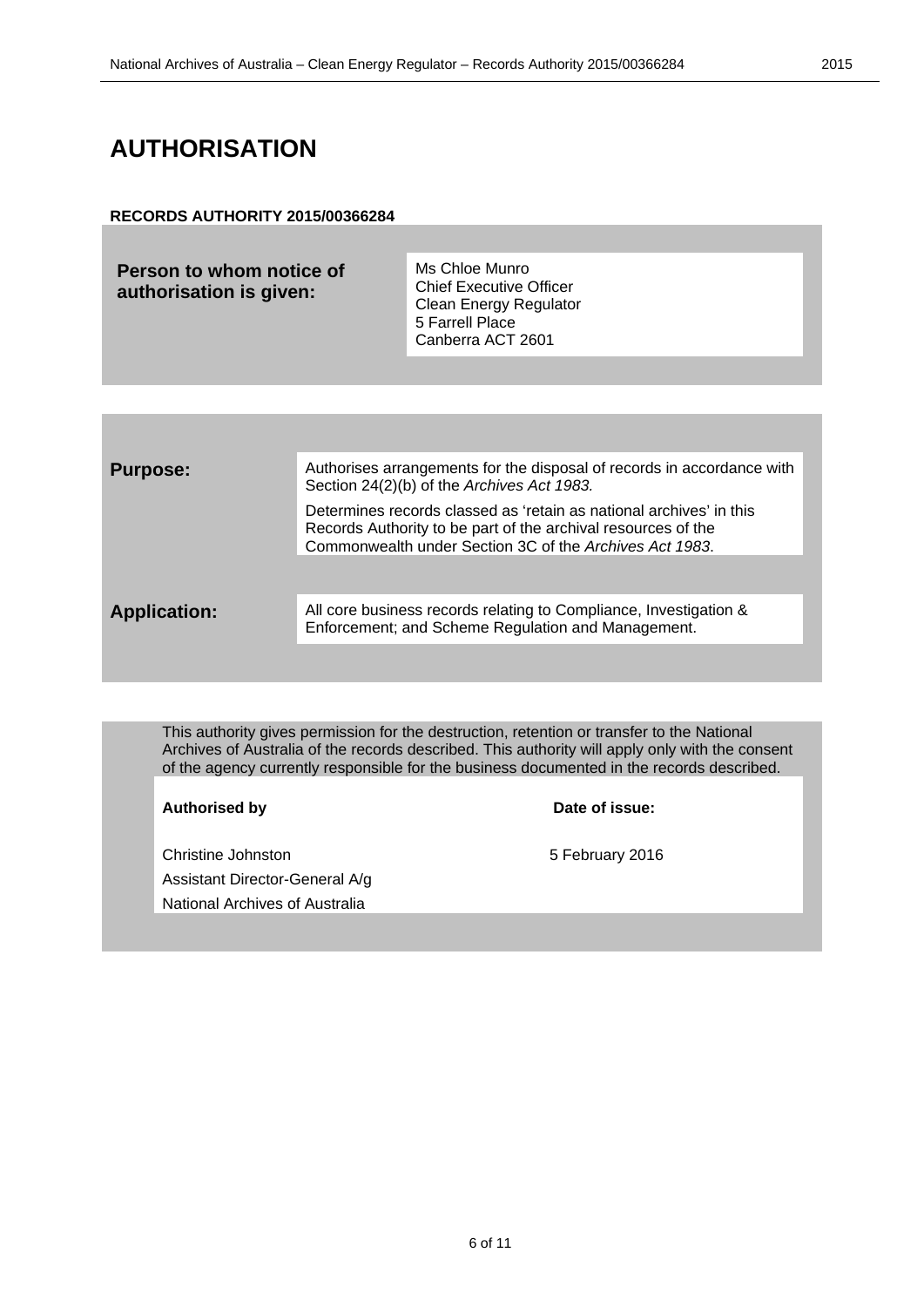### <span id="page-6-0"></span>**COMPLIANCE, INVESTIGATION & ENFORCEMENT**

The core business of monitoring and taking action to promote compliance with statutory obligations under legislation, regulations and standards administered by the agency. Includes carrying out investigations and managing enforcement actions in accordance with the regulatory powers, such as penalties, infringement notices, civil penalties and criminal sanctions. Also includes powers to inspect premises and require the production of information.

#### The **core activities** include:

- developing, implementing and reviewing programs, policies, strategies, frameworks and procedures;
- receiving and assessing enquiries;
- managing case plans;
- referring matters to other business units, regulators or appropriate agencies;
- negotiating, establishing and implementing agreements and contracts;
- collecting and securing evidence;
- conducting research;
- data analysis and checking;
- providing and receiving advice and other information;
- liaising with stakeholders, including scheme participants and regulatory and law enforcement agencies;
- conducting monitoring and surveillance of scheme participants;
- conducting inspections of premises, searches and examinations;
- undertaking compliance audits;
- identifying, assessing and managing risks;
- managing appeals and reviewing agency decisions, including appeals to higher authorities; and
- developing and conducting educational programs relating to compliance obligations, including developing educational materials.

The performance of the core business is supported by **general activities** such as:

- preparing and presenting speeches;
- managing and participating in internal meetings;
- delegating powers and authorising actions:
- planning, reporting and reviewing; and
- arranging and attending conferences, seminars, forums and workshops.

*Cross references to AFDA Express Records Authority*

*For advice, briefs and submissions to the portfolio Minister, cabinet submissions and the organisation's participation in formal inquiries, use GOVERNMENT RELATIONS.*

*For development of new legislation and amendments to existing legislation, use GOVERNMENT RELATIONS and/or STRATEGIC MANAGEMENT.*

*For managing the acquisition of goods and services, including tendering and contracting arrangements, use PROCUREMENT.*

*For media releases, use COMMUNITY RELATIONS and/or GOVERNMENT RELATIONS.*

*Cross references to other records authorities*

*For the establishment and management of the agency's governing body (ie the Clean Energy Regulator body corporate), use GOVERNING BODIES.*

*For developing and executing contracts under seal or deeds, use CONTRACTS UNDER SEAL/DEEDS.*

| <b>Class no</b> | <b>Description of records</b>                  | <b>Disposal</b><br>action |
|-----------------|------------------------------------------------|---------------------------|
| 61940           | The following significant records documenting: | Retain as<br>national     |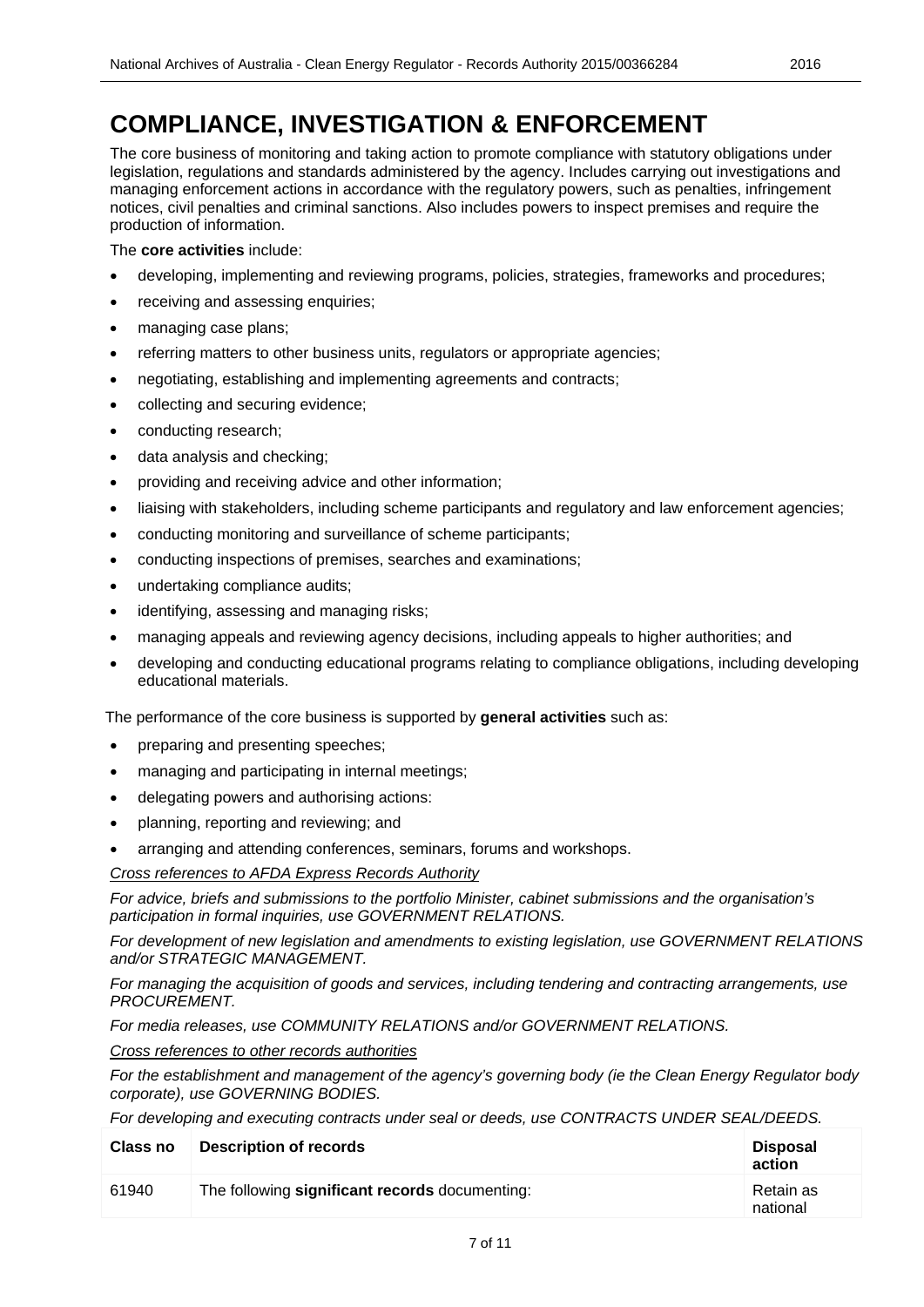### **COMPLIANCE, INVESTIGATION & ENFORCEMENT**

| <b>Class no</b> | <b>Description of records</b>                                                                                                                                                                                                                                                                                                                                                                                                                                                                                                                                                                                                                          | <b>Disposal</b><br>action |
|-----------------|--------------------------------------------------------------------------------------------------------------------------------------------------------------------------------------------------------------------------------------------------------------------------------------------------------------------------------------------------------------------------------------------------------------------------------------------------------------------------------------------------------------------------------------------------------------------------------------------------------------------------------------------------------|---------------------------|
|                 | developing, implementing and reviewing high-level policies, strategies,<br>$\bullet$<br>frameworks, plans and programs. Includes final versions, major drafts,<br>submissions, supporting reports and research;                                                                                                                                                                                                                                                                                                                                                                                                                                        | archives                  |
|                 | investigation case records that: are precedent setting; controversial or of<br>$\bullet$<br>considerable public interest; or, result in major changes to agency or<br>Government policies, programs or procedures, or changes in legislation.<br>Includes originating enquiries that trigger investigations, risk assessment<br>and audit documentation, reports on determinations and other outcomes<br>of investigations such as enforcement actions, copies of records supplied<br>or seized as evidence, legal proceedings, and supporting research. Also<br>includes cases referred to internal teams or external agencies for further<br>action; |                           |
|                 | summary records relating to investigation cases;<br>٠                                                                                                                                                                                                                                                                                                                                                                                                                                                                                                                                                                                                  |                           |
|                 | providing and receiving high-level advice. Includes position papers, briefs<br>٠<br>and reports;                                                                                                                                                                                                                                                                                                                                                                                                                                                                                                                                                       |                           |
|                 | final versions of significant agreements and contracts and supporting<br>$\bullet$<br>documents, that: relate to substantial funding agreements or the<br>establishment of partnerships or cooperative arrangements with other<br>governments, agencies and organisations; are controversial, of public<br>interest or ground-breaking in nature; or have substantial implications for<br>the conduct of agency business. Includes Memorandums of<br>Understanding and bilateral agreements;                                                                                                                                                           |                           |
|                 | final versions of speeches presented by the portfolio Minister, the agency<br>$\bullet$<br>head or senior agency staff;                                                                                                                                                                                                                                                                                                                                                                                                                                                                                                                                |                           |
|                 | master versions of educational program materials;<br>$\bullet$                                                                                                                                                                                                                                                                                                                                                                                                                                                                                                                                                                                         |                           |
|                 | outcomes of major research conducted or commissioned by the agency.<br>٠<br>Includes final research reports, statistical and trend analysis and<br>supporting research datasets and associated reports;                                                                                                                                                                                                                                                                                                                                                                                                                                                |                           |
|                 | development of high-level reports, including compliance and surveillance<br>$\bullet$<br>reports. Includes final versions, major drafts, stakeholder consultation and<br>supporting research;                                                                                                                                                                                                                                                                                                                                                                                                                                                          |                           |
|                 | appeals or reviews of decisions made by the agency that: are precedent<br>٠<br>setting, controversial or of significant public interest; or, have substantial<br>implications for the conduct of agency business. Includes appeals to<br>higher authorities, such as the Administrative Appeals Tribunal or courts;                                                                                                                                                                                                                                                                                                                                    |                           |
|                 | master versions of agency publications produced to support compliance,<br>$\bullet$<br>investigation and enforcement.                                                                                                                                                                                                                                                                                                                                                                                                                                                                                                                                  |                           |
| 61941           | Records documenting:                                                                                                                                                                                                                                                                                                                                                                                                                                                                                                                                                                                                                                   | Destroy 7                 |
|                 | routine operational administrative tasks supporting the core business; and<br>٠                                                                                                                                                                                                                                                                                                                                                                                                                                                                                                                                                                        | years after<br>action     |
|                 | compliance, investigation and enforcement activities, other than those<br>covered in class 61940.                                                                                                                                                                                                                                                                                                                                                                                                                                                                                                                                                      | completed                 |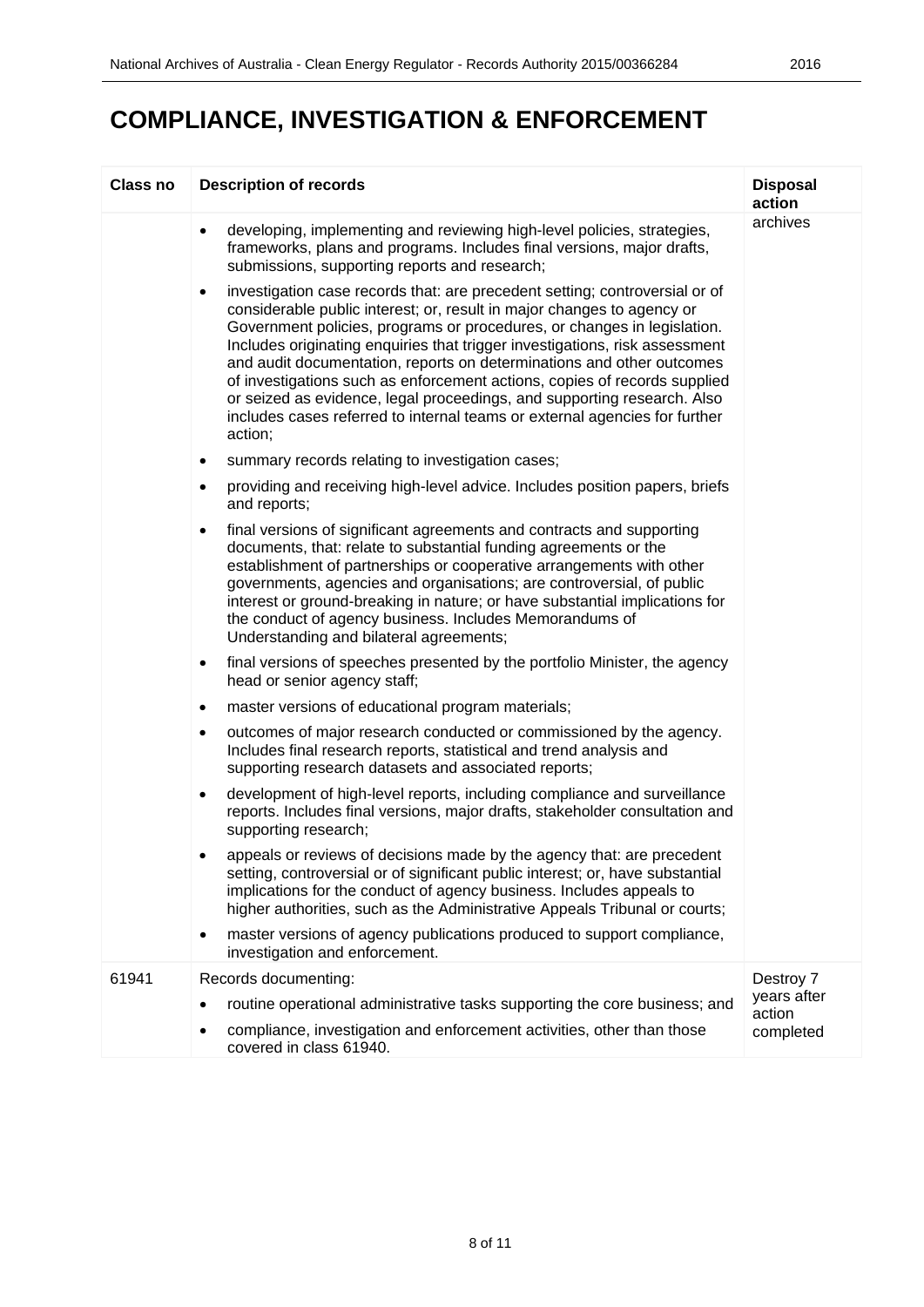### <span id="page-8-0"></span>**SCHEME REGULATION AND MANAGEMENT**

The core business of administering programs and schemes that regulate greenhouse gas emission reduction activities and increase the use of clean energy. Includes schemes such as the Carbon Pricing Mechanism, the National Greenhouse and Energy Reporting (NGER) scheme, the Carbon Farming Initiative, the Emissions Reduction Fund and the Renewable Energy Target (RET). Also includes tracking of units and certificates under these schemes and under the Kyoto Protocol.

#### The **core activities** include:

- implementing programs, schemes, and policies;
- developing, implementing and reviewing strategies, procedures, technical processes, methodologies and assessment and accreditation criteria;
- providing and receiving advice and other information;
- liaising, collaborating, consulting and receiving submissions from stakeholders, including exchanging information and coordinating representatives;
- managing and participating in committees, forums, working groups and other bodies;
- negotiating, establishing and implementing agreements and contracts, including Memorandums of Understanding;
- receiving, assessing and approving scheme registration applications administered by the agency. Includes registration of specific projects within schemes and registering entities to participate in schemes;
- planning, conducting and facilitating audits, including mandatory prescribed audits and site visits;
- managing accreditation and registration of auditors to conduct scheme regulation audits;
- accrediting renewable energy generation projects, power stations and retailers;
- creating and maintaining statutory and non-statutory registers;
- registering and deregistering corporations for the NGER scheme;
- receiving reports submitted by registered corporations under the NGER scheme;
- issuing, auctioning, managing, transferring, retiring, relinquishing and cancelling carbon units and Australian carbon credit units through the Australian National Registry of Emissions Units;
- managing certificates created by RET scheme participants, including validating, registering and accepting certificates for RET voluntary or liability surrender;
- determining and imposing shortfall charges for the RET;
- determining and acquitting liability for carbon price and the RET;
- developing and conducting educational programs, including external information and training sessions. Includes developing educational materials; and
- collecting, managing, analysing and disseminating datasets.

The performance of the core business is supported by **general activities** such as:

- developing routine operational policies;
- delegating powers and authorising actions;
- preparing and presenting speeches;
- arranging and attending conferences, seminars, discussion forums and workshops;
- planning, reporting and reviewing; and
- undertaking research and analysis.

#### *Cross references to AFDA Express records authority*

*For advice, briefs and submissions to the portfolio Minister, cabinet submissions and the organisation's participation in formal inquiries, use GOVERNMENT RELATIONS.*

*For development of new legislation and amendments to existing legislation, use GOVERNMENT RELATIONS and/or STRATEGIC MANAGEMENT.*

*For the procurement of goods and services, including contract management activities, use PROCUREMENT. For media releases, use COMMUNITY RELATIONS and/or GOVERNMENT RELATIONS.*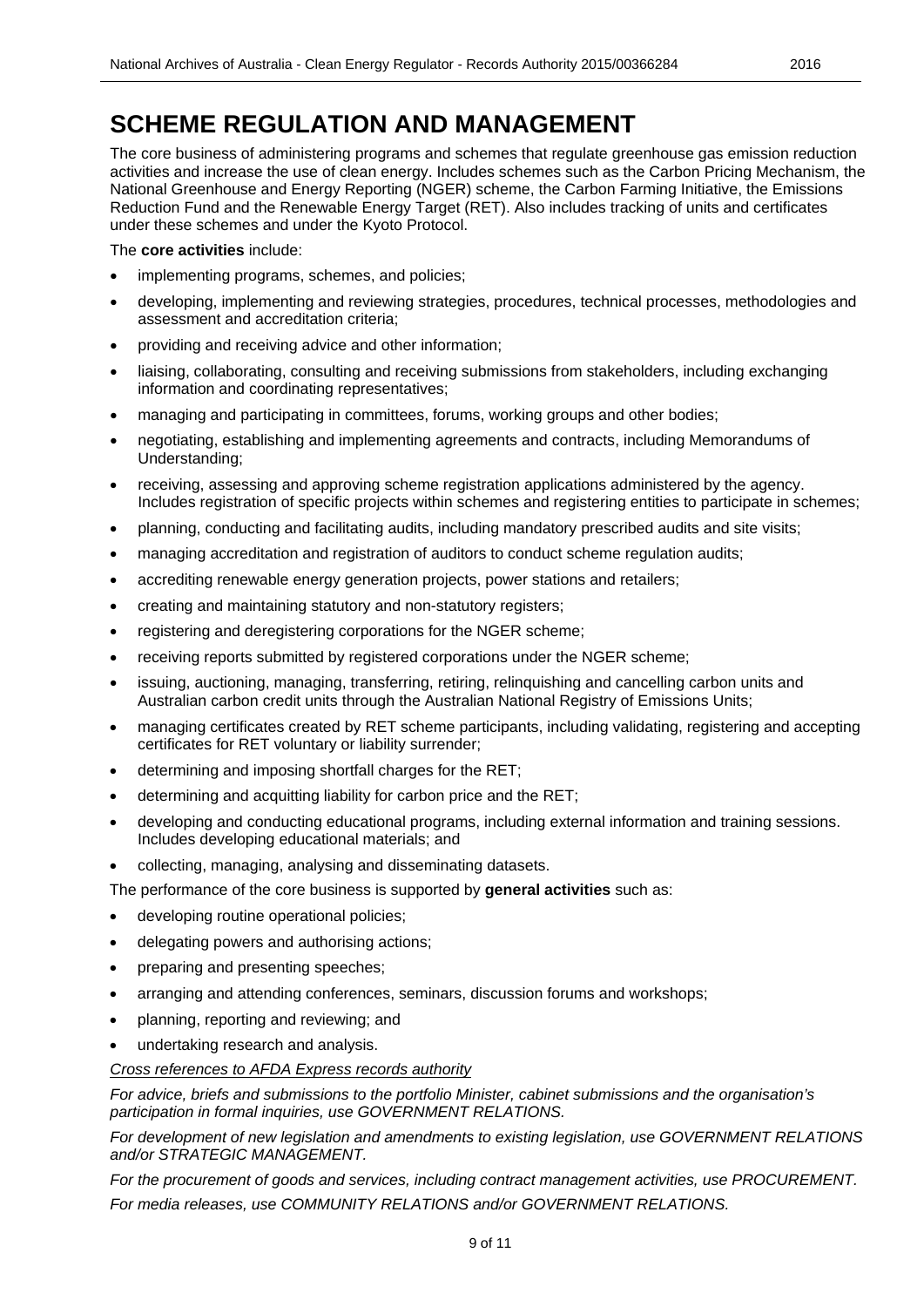*For supporting the strategic and broad systematic management of the agency, use STRATEGIC MANAGEMENT.*

*For legal advice relating to administered schemes, use LEGAL SERVICES.*

*Cross references to other records authorities*

*For the establishment and management of the agency's governing body (ie the Clean Energy Regulator body corporate), use GOVERNING BODIES.*

*For developing and executing formal contracts under seal or deeds, use CONTRACTS UNDER SEAL/DEEDS.*

*For development of schemes, programs and policies implemented by the agency and international liaison activities, use the Climate Change Records Authority 2013/00292349.*

| <b>Class no</b> | <b>Description of records</b>                                                                                                                                                                                                                                                                                                                                                                                                                  | <b>Disposal</b><br>action |
|-----------------|------------------------------------------------------------------------------------------------------------------------------------------------------------------------------------------------------------------------------------------------------------------------------------------------------------------------------------------------------------------------------------------------------------------------------------------------|---------------------------|
| 61943           | The following significant records documenting:                                                                                                                                                                                                                                                                                                                                                                                                 | Retain as                 |
|                 | developing, implementing and reviewing high-level strategies,<br>frameworks, plans and procedures. Includes final versions, major drafts,<br>submissions, supporting reports and research;                                                                                                                                                                                                                                                     | national<br>archives      |
|                 | developing, implementing and reviewing assessment and accreditation<br>$\bullet$<br>criteria relating to schemes administered by the agency. Includes final<br>versions, major drafts, submissions, stakeholder consultation and<br>supporting research;                                                                                                                                                                                       |                           |
|                 | developing, implementing and reviewing technical processes for<br>$\bullet$<br>conducting auctions of carbon units. Includes final technical processes<br>and related procedures, major drafts, stakeholder consultation and<br>supporting research;                                                                                                                                                                                           |                           |
|                 | developing, implementing and reviewing methodologies for calculating<br>$\bullet$<br>sequestered carbon amounts. Includes final versions, major drafts,<br>stakeholder consultation and supporting research;                                                                                                                                                                                                                                   |                           |
|                 | high-level committees and other bodies where the agency provides the<br>$\bullet$<br>secretariat, is the Australian Government's main representative, or plays<br>a prominent or central role. Includes establishment documentation,<br>agenda, final versions of minutes, reports and tabled papers;                                                                                                                                          |                           |
|                 | high-level liaison and consultation with major stakeholders to discuss<br>$\bullet$<br>schemes administered by the agency. Includes stakeholder submissions;                                                                                                                                                                                                                                                                                   |                           |
|                 | development of high-level reports, including major statistical reports (eg<br>$\bullet$<br>statistical reporting on trading of energy certificates and reports to<br>international bodies such as the United Nations). Includes final versions,<br>major drafts, stakeholder consultation and supporting research;                                                                                                                             |                           |
|                 | providing and receiving high-level advice involving major stakeholders.<br>٠<br>Includes final versions of advice, position papers, opinions, submissions,<br>supporting research and briefings;                                                                                                                                                                                                                                               |                           |
|                 | final versions of significant agreements and supporting documents, that:<br>$\bullet$<br>relate to the establishment of partnerships and cooperative arrangements<br>with other governments, agencies and organisations; are controversial, of<br>public interest or ground-breaking in nature; or have substantial<br>implications for the conduct of agency business. Includes joint venture<br>agreements and Memorandums of Understanding; |                           |
|                 | successful registration of scheme participants and projects. Schemes<br>include: carbon farming; emissions reduction fund; trading of carbon units;<br>national energy and greenhouse reporting; carbon pricing emissions<br>abatement and industry assistance;                                                                                                                                                                                |                           |
|                 | renewable energy generation project accreditation and power station<br>accreditation case records. Includes final decisions, conditions,                                                                                                                                                                                                                                                                                                       |                           |